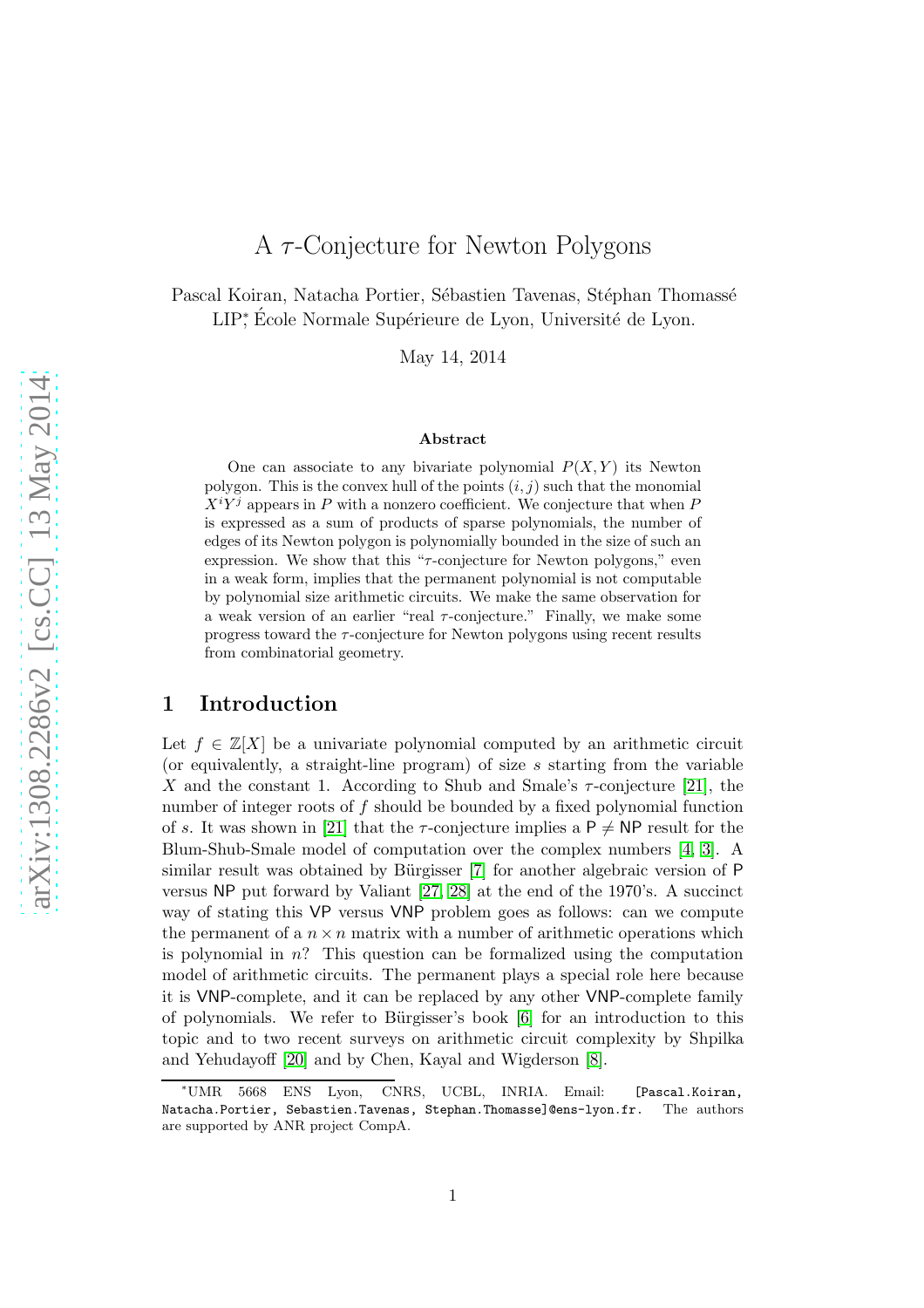As a natural approach to the  $\tau$ -conjecture, one can try to bound the number of real roots instead of the number of integer roots. This fails miserably since the number of real roots of a univariate polynomial can be exponential in its arithmetic circuit size. Chebyshev polynomials provide such an example [\[22\]](#page-11-4) (a similar example was provided earlier by Borodin and Cook [\[5\]](#page-10-5)). A real version of the  $\tau$ -conjecture was nevertheless proposed in [\[17\]](#page-10-6). In order to avoid the aforementioned counterexamples, the attention is restricted to arithmetic circuits of a special form: the sums of products of sparse polynomials. In spite of this restriction, the real  $\tau$ -conjecture still implies that the permanent is hard to compute for general arithmetic circuits [\[17\]](#page-10-6).

In this paper, we propose a  $\tau$ -conjecture for Newton polygons of bivariate polynomials. Like the real  $\tau$ -conjecture, it deals with sums of products of sparse polynomials and implies that the permanent is hard for general arithmetic circuits. A common idea to these three  $\tau$ -conjecture is that "simple" arithmetic circuits should compute only "simple" polynomials. In the original  $\tau$ -conjecture, the simplicity of a polynomial is measured by the number of its integer roots; in the real  $\tau$ -conjecture it is measured by the number of its real roots; and in our new conjecture by the number of edges of its Newton polygon. These conjectures are independent in the sense that we know of no implication between two of them.

#### Organization of the paper

In Section [2](#page-2-0) we review some basic facts about Newton polygons and formulate the corresponding  $\tau$ -conjecture. We also state in Theorem [1](#page-4-0) the motivating result for this paper: a proof of the conjecture, even in a very weak form, implies a lower bound for the permanent. In Section [3](#page-4-1) we give a proof of this result and of a refinement: it suffices to work with sums of powers of sparse polynomials rather than with sums of arbitrary products. We also point out that this refinement applies to the real  $\tau$ -conjecture from [\[17\]](#page-10-6), and that (like in Theorem [1\)](#page-4-0) a very weak form of this conjecture implies a lower bound for the permanent. These observations improve the results stated in [\[17\]](#page-10-6). In Section [4](#page-7-0) we use a recent result of convex geometry [\[9\]](#page-10-7) to provide nontrivial upper bounds on the number of edges of Newton polygons. Our results fall short of establising the new  $\tau$ -conjecture (even in the weak form required by Theorem [1\)](#page-4-0) but they improve significantly on the naive bound obtained by brute-force expansion. For instance, as a very special case of our results we have that the Newton polygon of  $fg + 1$  has  $O(t^{4/3})$  edges if the bivariate polynomials f and g have at most t monomials. The straightforward bound obtained by expanding the product fg is only  $O(t^2)$ . We conclude the paper with a couple of open problems. In particular, we ask whether this  $O(t^{4/3})$  upper bound is optimal. In the appendix, we improve on this upper bound by giving a linear upper bound in a special case.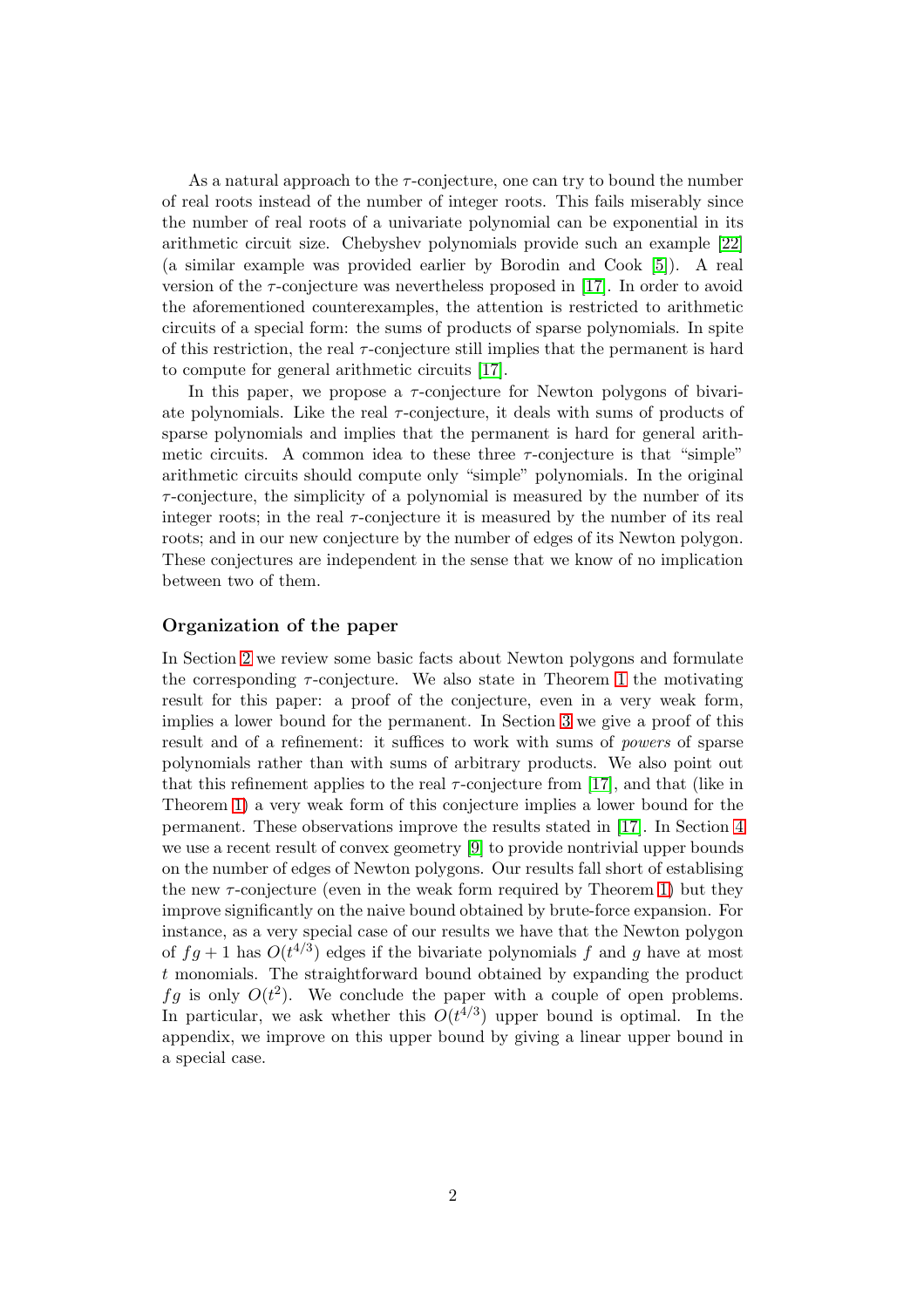## <span id="page-2-0"></span>2 Newton Polygons

In the following we will consider a field  $K$  of characteristic 0. In fact, most of the results of this paper are valid for a general field.

We first recall some standard background on Newton polygons. Much more can be found in the survey [\[23\]](#page-11-5). Consider a bivariate polynomial  $f \in K[X, Y]$ . To each monomial  $X^i Y^j$  appearing in f with a nonzero coefficient we associate the point with coordinates  $(i, j)$  in the Euclidean plane. We denote by  $Mon(f)$ this finite set of points. If A is a set of points in the plane, we denote by  $conv(A)$ the convex hull of A. By definition the Newton polygon of f, denoted  $\text{Newt}(f)$ , is the convex hull of  $Mon(f)$  (In particular,  $Newt(f) = conv(Mon(f)))$ ). Note that Newt(f) has at most t edges if f has t monomials. It is well known [\[19\]](#page-11-6) that the Newton polygon of a product of polynomials is the Minkowski sum of their Newton polygons, i.e.,

$$
Newt(fg) = Newt(f) + Newt(g) = \{p + q; p \in Newt(f), q \in Newt(g)\}.
$$

A short proof of this fact can be found in [\[11\]](#page-10-8). As a result, if f has s monomials and g has t monomials then Newt( $fg$ ) has at most  $s + t$  edges. More generally, for a product  $f = g_1 g_2 \cdots g_m$ , Newt $(f)$  has at most  $\sum_{i=1}^m t_i$  edges where  $t_i$  is the number of monomials of  $g_i$ ; but f can of course have up to  $\prod_{i=1}^m t_i$  monomials. The number of edges of a Newton polygon is therefore easy to control for a product of polynomials. In contrast, the situation is not at all clear for a sum of products. We propose the following conjecture.

<span id="page-2-2"></span>**Conjecture 1** ( $\tau$ -conjecture for Newton polygons). There is a polynomial p such that the following property holds.

Consider any bivariate polynomial  $f \in K[X, Y]$  of the form

<span id="page-2-3"></span>
$$
f(X,Y) = \sum_{i=1}^{k} \prod_{j=1}^{m} f_{ij}(X,Y)
$$
 (1)

where the  $f_{ij}$  have at most t monomials. Then the Newton polygon of f has at most  $p(kmt)$  edges.

Note that the bound only depends on  $k$ ,  $m$  and  $t$ , and so does not depend on the degrees and coefficients of the polynomials  $f_{i,j}$ .

The "real  $\tau$ -conjecture" [\[17\]](#page-10-6) is a similar conjecture for real roots of sums of products of sparse[1](#page-2-1) univariate polynomials, and it implies that the permanent does not have polynomial-size arithmetic circuits. We are not able to compare these two conjectures. However, as we shall see shortly, Conjecture [1](#page-2-2) also implies that the permanent does not have polynomial-size arithmetic circuits.

One can also formulate a  $\tau$ -conjecture for the multiplicities of (complex) nonzero roots of univariate polynomials (see Corollary 2.4.1 in [\[14\]](#page-10-9)). This conjecture again implies that the permanent is hard for arithmetic circuits.

<span id="page-2-1"></span><sup>&</sup>lt;sup>1</sup>Here and in [\[17\]](#page-10-6), the term "sparse" refers to the fact that we measure the size of a polynomial  $f_{ij}$  by the number of its monomials.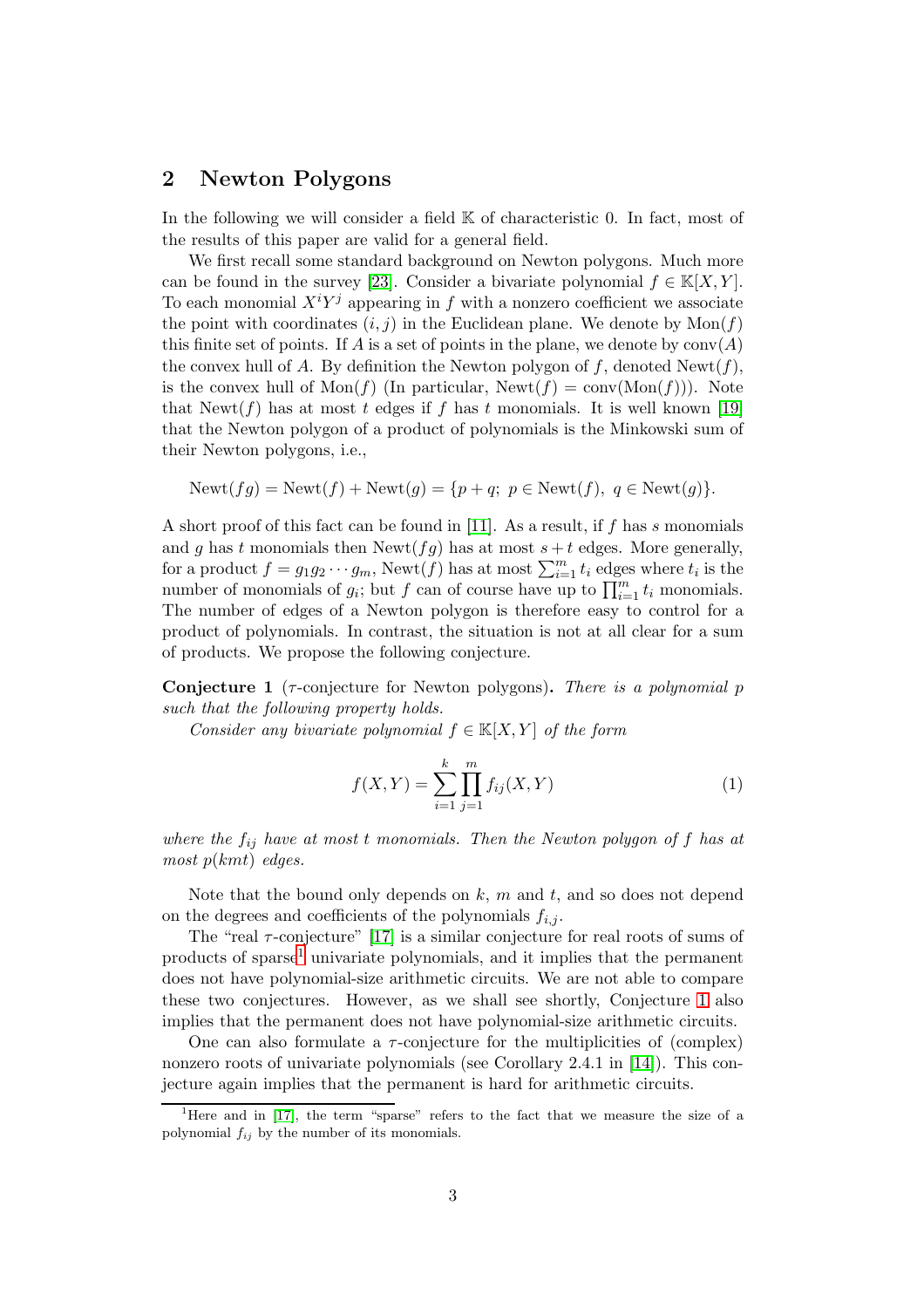By expanding the products in [\(1\)](#page-2-3) we see that f has at most  $k.t^m$  monomials, and this is an upper bound on the number of edges of its Newton polygon. In order to improve this very coarse bound, the main difficulty we have to face is that the k-fold summation in the definition of  $f$  may lead to cancellations of monomials. As a result, some of the vertices of  $\text{Newt}(f)$  might not be vertices of the Newton polygons of any of the k products  $\prod_{j=1}^m f_{ij}(X, Y)$ . We give two examples of such cancellations below. If there are no cancellations (for instance, if the  $f_{ij}$  only have positive coefficients) then we indeed have a polynomial upper bound. In this case,  $\text{Newt}(f)$  is the convex hull of the union of the Newton polygons of the k products. Each of these k Newton polygons has at most mt vertices, so  $\text{Newt}(f)$  has at most *kmt* vertices and as many edges.

**Example 1.** We define  $A(X,Y) = XY + X^2 + X^2Y^2 + X^3Y + X^5Y$ ,  $B(X,Y) =$  $1+XY^2$ ,  $C(X,Y) = -X - XY - X^2Y^2$  and  $D(X,Y) = Y + X + X^2Y + X^4Y$ .



Then,

$$
AB + CD = (XY + X^2 + X^2Y^2 + X^3Y + X^5Y + X^2Y^3 + X^3Y^2 + X^3Y^4
$$
  
+  $X^4Y^3 + X^6Y^3) - (XY + X^2 + X^3Y + X^5Y + XY^2$   
+  $X^2Y + 2X^3Y^2 + X^5Y^2 + X^2Y^3 + X^4Y^3 + X^6Y^3)$   
=  $X^2Y^2 + X^3Y^4 - XY^2 - X^2Y - X^3Y^2 - X^5Y^2$ 



The two rectangle points lie on the convex hull of  $Mon(AB + CD)$ , but do not lie on the convex hulls of  $Mon(AB)$  or  $Mon(CD)$ .

**Example 2.** We define  $f(X,Y) = 1 + X^2Y + Y^2X$ ,  $g(X,Y) = 1 + X^4Y + XY^4$ and we consider  $\text{Mon}(fg-1)$ .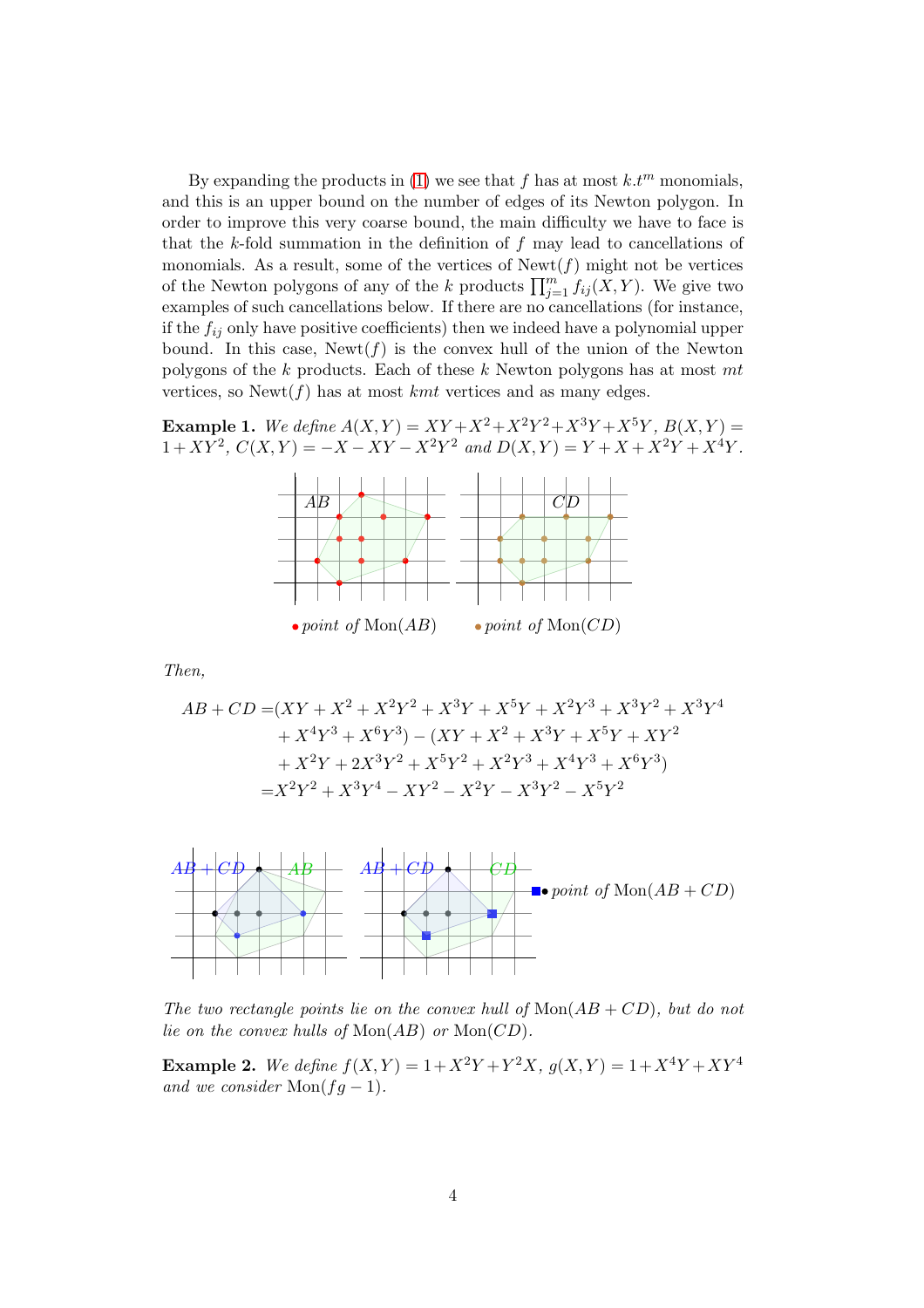

The two rectangle points lie on the convex hull of  $Mon(fg-1)$ , but do not lie on the convex hull of  $Mon(fq)$ .

Conjecture [1](#page-2-2) implies that the permanent is hard for arithmetic circuits. In fact, a significantly weaker bound on the number of edges would be sufficient:

<span id="page-4-0"></span>**Theorem 1.** Assume that for some universal constant  $c < 2$ , the upper bound  $2^{(m+\log kt)^c}$  on the number of edges of Newt(f) holds true for polynomials of the form [\(1\)](#page-2-3) whenever the product kmt is sufficiently large. Then the permanent is not computable by polynomial size arithmetic circuits.

For instance, an upper bound of the form  $2^{O(m)}(kt)^{O(1)}$  would be sufficient. Note that the parameter  $m$  plays a very different role than the parameters  $k$ and t.

**Remark [1](#page-4-0).** Theorem 1 holds true even in the case of a field of positive characteristic different from two. In characteristic two, the permanent is equal to the determinant and is therefore easy for arithmetic circuits. However, the conclusion of Theorem [1](#page-4-0) remains true in characteristic two if we replace the permanent by the Hamiltonian polynomial (or any other polynomial family which is VNP-complete in characteristic two).

### <span id="page-4-1"></span>3 Proof of Theorem [1,](#page-4-0) and a Refinement

Consider the polynomial

<span id="page-4-2"></span>
$$
f_n(X,Y) = \sum_{i=0}^{2^n - 1} X^i Y^{i^2}.
$$
 (2)

The Newton polygon of  $f_n$  has exactly  $2^n$  edges.

Our proof of Theorem [1](#page-4-0) is by contradiction. Assuming that the permanent is computable by polynomial size arithmetic circuits we will show that  $f_n$  can be put under form [\(1\)](#page-2-3) with  $k = n^{O(\sqrt{n}\log n)}$ ,  $t = n^{O(\sqrt{n}\log n)}$  and  $m = O(\sqrt{n})$ . Note that the upper bound on  $m$  is much smaller than those on  $k$  and  $t$ . Then, from the assumption in Theorem [1](#page-4-0) we conclude that  $\text{Newt}(f_n)$  has at most  $2^{(m+\log kt)^c}$  edges. This is a contradiction since for large enough n, this upper bound is smaller than the actual number of edges of  $\text{Newt}(f_n)$ , namely,  $2^n$  (here, we use the fact that the constant  $c$  in Theorem [1](#page-4-0) is smaller than 2).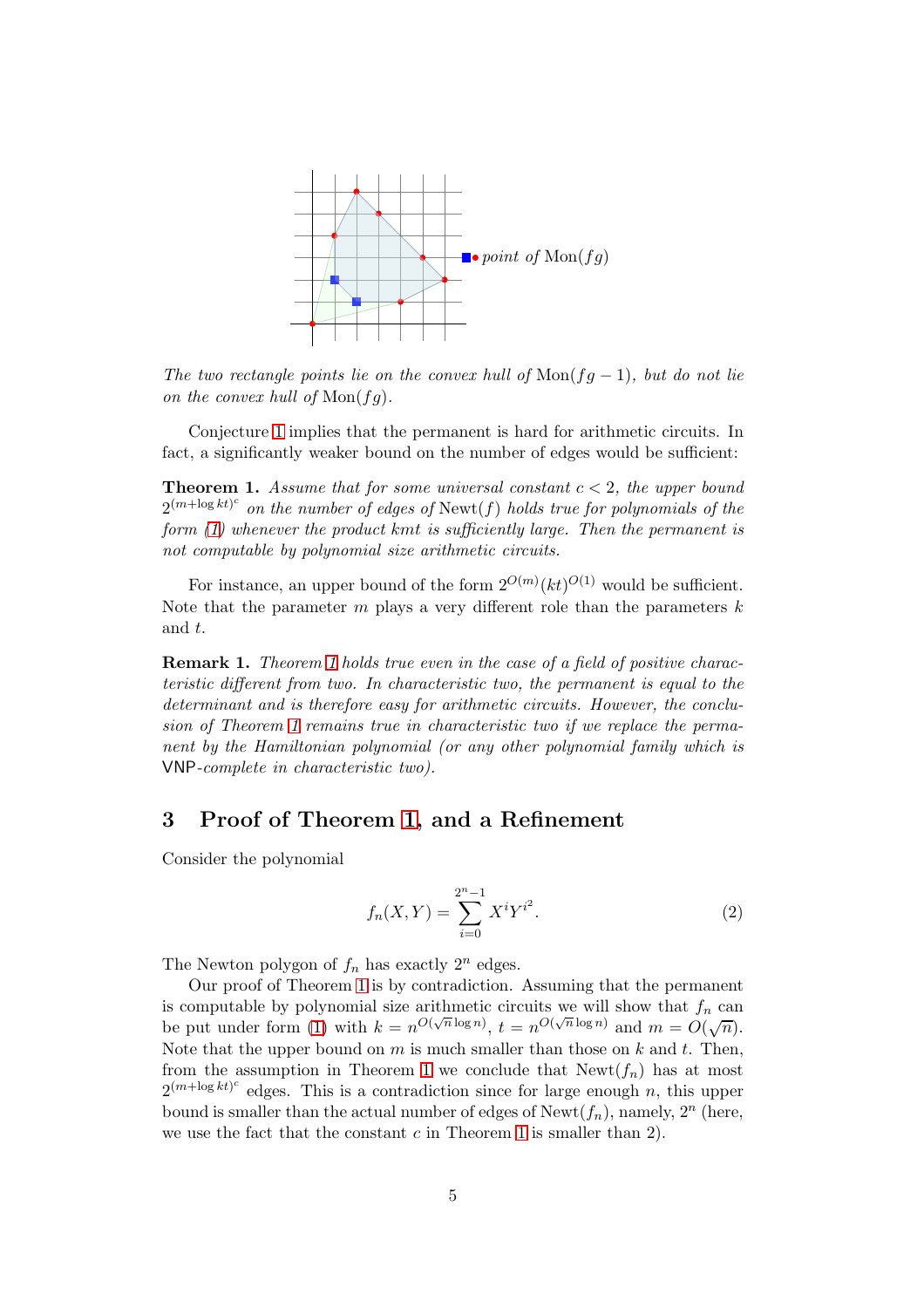Reduction of arithmetic circuits to depth 4 is an important ingredient in the proof of Theorem [1.](#page-4-0) This phenomenon was discovered by Agrawal and Vinay [\[1\]](#page-10-10). We will use it under the following form [\[18\]](#page-11-7) (recall that a depth 4 circuit is a sum of products of sums of products of inputs; sum and product gates may have arbitrary fan-in).

<span id="page-5-0"></span>**Theorem 2.** Let  $C$  be an arithmetic circuit of size t computing a polynomial of degree d. There is an equivalent depth four circuit  $\Gamma$  of size  $t^{O(\sqrt{d}\log d)}$  with multiplication gates of fan-in  $O(\sqrt{d})$ .

Note that Theorem 3 of  $[18]$  provides this bound for the case where  $d$  is the so-called "formal degree" of  $C$  rather than the degree of the polynomial computed by C. Theorem [2](#page-5-0) as stated above can then be derived by an application of the standard homogenization trick (see e.g. Proposition 5 and Theorem 5 in [\[18\]](#page-11-7)). It was recently shown [\[25\]](#page-11-8) that the size bound for  $\Gamma$  can be reduced from  $t^{O(\sqrt{d}\log d)}$  to  $t^{O(\sqrt{d})}$  when d is polynomially bounded in t; this improvement preserves the  $O(\sqrt{d})$  bound on the fan-in of multiplication gates.

We can now complete the proof of Theorem [1.](#page-4-0) The idea of this proof is based on the one of Proposition 2 in [\[17\]](#page-10-6), but is simpler since it doesn't use the counting hierarchy. A similar simplification can be done for the real  $\tau$ conjecture [\[26\]](#page-11-9).

We can expand the exponents i and  $i^2$  of [\(2\)](#page-4-2) in base 2. This leads to the equality

<span id="page-5-1"></span>
$$
f_n(X,Y) = h_n(X^{2^0}, X^{2^1}, \dots, X^{2^{n-1}}, Y^{2^0}, \dots, Y^{2^{2n-1}})
$$
 (3)

where  $h_n(x_0, x_1, \ldots, x_{n-1}, y_0, \ldots, y_{2n-1})$  is the multilinear polynomial

$$
\sum_{\alpha\in\{0,1\}^n,\beta\in\{0,1\}^{2n}}a(n,\alpha,\beta)x_0^{\alpha_0}x_1^{\alpha_1}\cdots x_{n-1}^{\alpha_{n-1}}y_0^{\beta_0}\cdots y_{2n-1}^{\beta_{2n-1}}.
$$

Here the exponents  $\alpha_j$ ,  $\beta_j$  denote the coordinates of the vectors  $\alpha$ ,  $\beta$ . The coefficient  $a(n, \alpha, \beta)$  equals 1 if the vector  $\beta$  corresponds to the square of the vector  $\alpha$  and 0 otherwise. Note that  $h_n$  is a polynomial in 3n variables. The coefficients  $a(n, \alpha, \beta)$  can be computed in time polynomial in n. By Valiant's criterion [\[6\]](#page-10-3), this implies that the polynomial family  $(h_n)$  belongs to the complexity class VNP. Since the permanent is VNP-complete and is assumed to have polynomial-size circuits,  $(h_n)$  also has polynomial-size circuits. By Theo-rem [2,](#page-5-0) it follows that the polynomials  $h_n$  are computable by depth 4 circuits of size  $n^{O(\sqrt{n}\log n)}$  with multiplication gates of fan-in  $O(\sqrt{n})$ . Using [\(3\)](#page-5-1), we can plug in powers of X, Y and powers of 2 into those circuits to express  $f_n$  as a sum of products like in  $(1)$ . The resulting parameters k and t are of order  $n^{O(\sqrt{n}\log n)}$ , and  $m = O(\sqrt{n})$ . As explained at the beginning of this section, this leads to a contradiction with the assumption in Theorem [1.](#page-4-0)  $\Box$ 

In the remainder of this section we give a refinement of Theorem [1.](#page-4-0) We show that it suffices to bound the number of edges of the Newton polygons of sums of powers of sparse polynomials in order to obtain a lower bound for the permanent.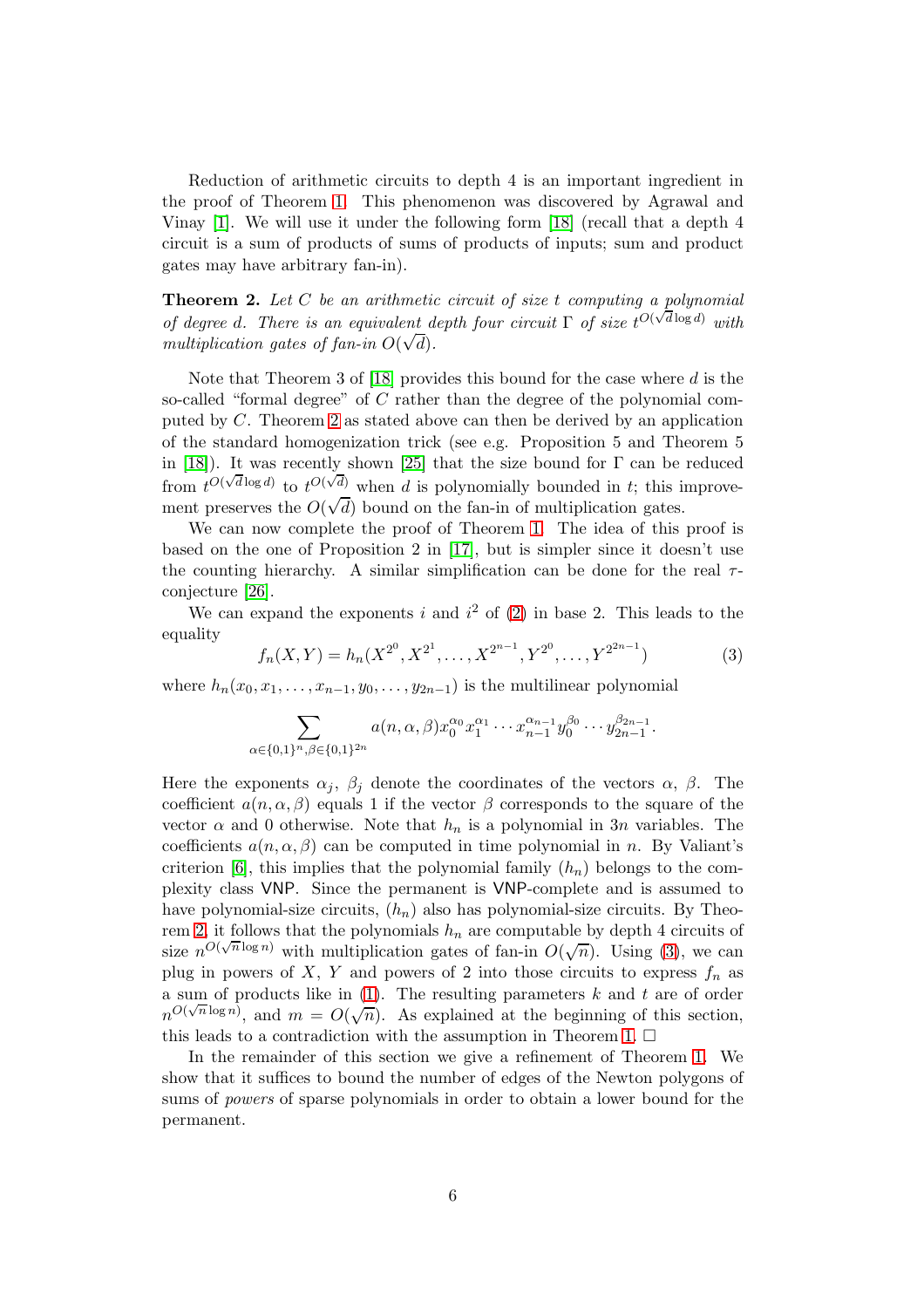<span id="page-6-0"></span>**Theorem 3.** Fix a universal constant  $c < 2$ , and assume that we have the upper bound  $2^{(m+\log kt)^c}$  on the number of edges of Newt(f) for polynomials of the form

$$
f(X,Y) = \sum_{i=1}^{k} a_i f_i(X,Y)^m
$$
 (4)

where  $a_i \in \mathbb{K}$  and the  $f_i$  have at most t monomials (as in Theorem [1,](#page-4-0) we require this upper bound to hold only if kmt is sufficiently large). Then the permanent is not computable by polynomial size arithmetic circuits.

Clearly, we can assume that all the coefficients  $a_i$  are equal to 1 (multiply  $f_i$  by a m-th root of  $a_i$  if necessary).

Theorem [3](#page-6-0) is an easy consequence of Theorem [1](#page-4-0) and Fischer's formula [\[10\]](#page-10-11). This formula shows that any monomial  $z_1z_2 \cdots z_m$  can be expressed as a linear combination of  $2^{m-1}$  powers of linear forms.

<span id="page-6-1"></span>**Lemma 1.** For any  $m$ , we have

$$
2^{m-1}m!z_1z_2\cdots z_m = \sum_{r=(r_2,\ldots,r_m)\in\{-1,1\}^{m-1}}\left(\prod_{i=2}^mr_i\right)(z_1+\sum_{i=2}^mr_iz_i)^m.
$$

Note that the exponential blowup entailed by Fischer's formula is acceptable because we will apply it with a value of  $m$  which is small compared to the main complexity parameter *n*, i.e., with  $m = O(\sqrt{n})$ . The idea of using Fischer's formula to turn a product into sums of powers comes from [\[12,](#page-10-12) [15\]](#page-10-13).

Proof of Theorem [3.](#page-6-0) We show that the assumption in Theorem [3](#page-6-0) implies that of Theorem [1.](#page-4-0) Consider therefore a polynomial  $f$  of the form  $(1)$ . We rewrite it as a sum of powers by applying Lemma [1](#page-6-1) to each of the  $k$  products in  $(1)$ . This yields an identity of the form

$$
f(X, Y) = \sum_{i=1}^{k'} a_i f_i(X, Y)^m
$$

where  $a_i \in \mathbb{K}$ , the  $f_i$  have at most mt monomials, and  $k' = 2^{m-1}k$ . We are now in position to apply Theorem [1:](#page-4-0) Newt(f) has at most  $2^{(m+\log k't')^c}$  edges. For any constant  $c' > c$ , this is less than  $2^{(m+\log kt)^{c'}}$  if kmt is sufficiently large. We have therefore derived the hypothesis of Theorem [1](#page-4-0) from that of Theorem [3,](#page-6-0) and we can conclude that the permanent is hard for arithmetic circuits. П

**Remark 2.** For Theorem [3,](#page-6-0) the fact that  $K$  has characteristic 0 is important. Indeed, in positive characteristic Lemma [1](#page-6-1) does not allow to rewrite a monomial  $z_1z_2 \cdots z_m$  as a linear combination of powers of linear forms.

**Remark 3.** As pointed out in the introduction, we qave in  $[17]$  similar results for real roots of univariate polynomials rather than for Newton polygons of bivariate polynomials. More precisely, let us measure the size of a sum of products of sparse polynomials by  $s = kmt$ . This definition of "size" applies to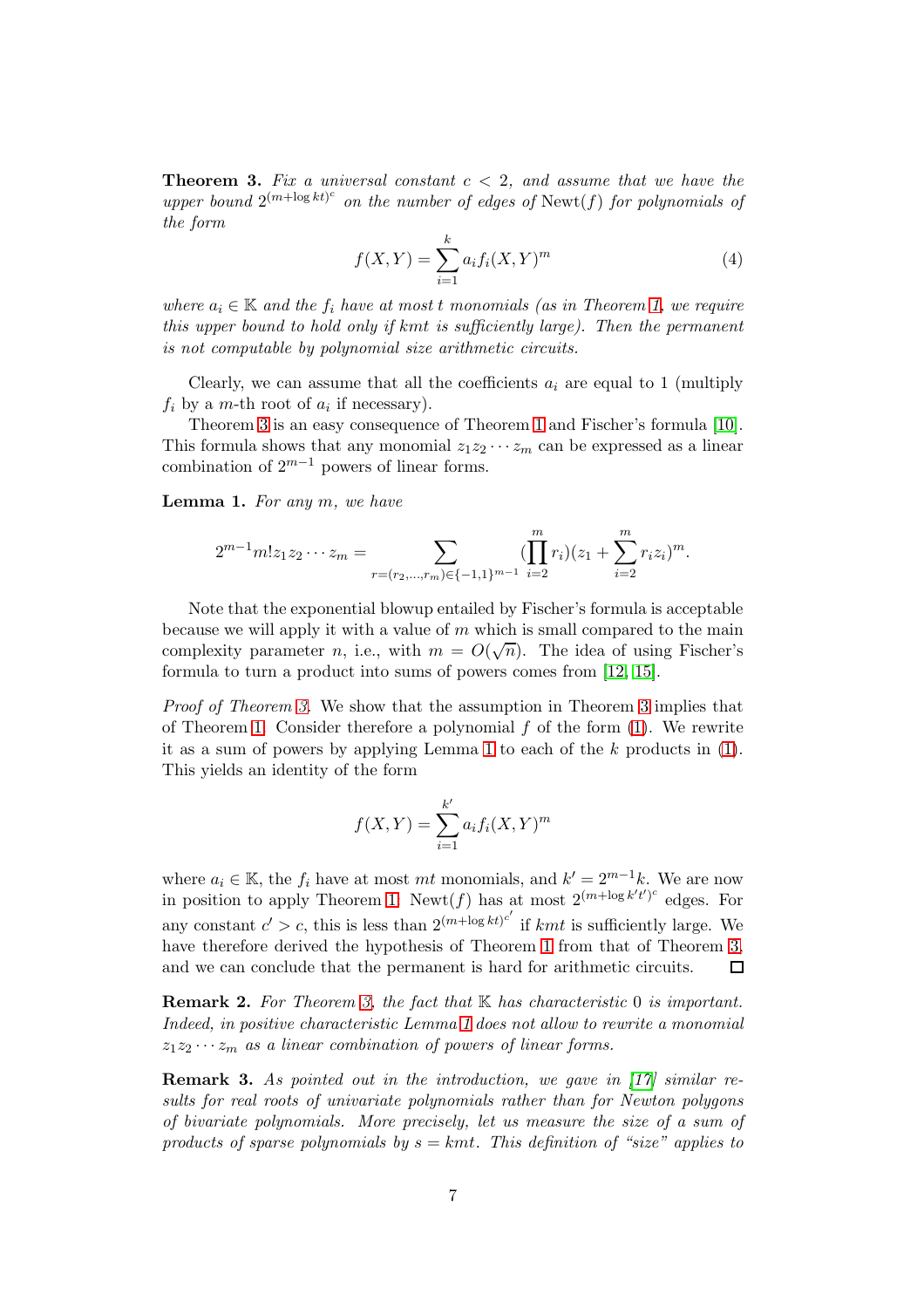bivariate polynomials of the form [\(1\)](#page-2-3) as well as to their univariate analogues. We showed that for any constant  $c < 2$ , a  $2^{(\log s)^c}$  upper bound on the number of real roots implies that the permanent is hard for arithmetic circuit (see Conjecture 3 in  $\left[17\right]$  and the remarks following it). In fact, the same proof shows than an upper bound of the form  $2^{(m+\log kt)^c}$  as in Theorem [1](#page-4-0) is sufficient. This is clearly a better way of stating our result since it allows for a much worse dependency of the number of real roots with respect to m. Moreover, as in Theorem [3](#page-6-0) it is sufficient to establish this bound for sums of powers. As in the proof of Theorem [3,](#page-6-0) this follows from a straightforward application of Fischer's formula.

# <span id="page-7-0"></span>4 Upper Bounds from Convexity Arguments

In this section we improve the coarse upper bound  $k.t<sup>m</sup>$  upper bound on the number of edges of Newton polygons of polynomials of the form [\(1\)](#page-2-3). These results apply to fields of arbitrary characteristic. Our main tool is a result of convex geometry [\[9\]](#page-10-7).

<span id="page-7-1"></span>**Theorem 4.** Let P and Q be two planar point sets with  $|P| = s$  and  $|Q| = t$ . Let S be a subset of the Minkowski sum  $P+Q$ . If S is convexly independent (i.e., its elements are the vertices of a convex polygon) we have  $|S| = O(s^{2/3}t^{2/3} + s + t)$ .

It is known that this upper bound is optimal up to constant factors [\[2\]](#page-10-14) (a non-optimal lower bound was also given in [\[24\]](#page-11-10)). A linear upper bound is known [\[13\]](#page-10-15) for the case where P and Q are convexly independent.

We first consider sums of products of two polynomials.

<span id="page-7-2"></span>**Theorem 5.** Consider a bivariate polynomial  $f \in K[X, Y]$  of the form

$$
f(X,Y) = \sum_{i=1}^{k} f_i g_i(X,Y)
$$
 (5)

where the  $f_i$  have at most r monomials and the  $g_i$  have at most s monomials. The Newton polygon of f has  $O(k(r^{2/3}s^{2/3}+r+s))$  edges.

*Proof.* Let  $S_i$  be the set of points in the plane corresponding to the monomials of  $f_i g_i$  which appear in f with a nonzero coefficient. Since Newt(f) is the convex hull of  $\bigcup_{i=1}^k \text{conv}(S_i)$ , it is enough to bound the number of vertices of  $conv(S_i)$ . Those vertices form a convexly independent subset of the Minkowski sum  $\text{Mon}(f_i) + \text{Mon}(g_i)$ . By Theorem [4,](#page-7-1) it follows that  $\text{conv}(S_i)$  has  $O(r^{2/3}s^{2/3} +$  $r + s$ ) vertices. Multiplying this estimate by k yields an upper bound on the number of vertices and edges of  $\text{Newt}(f)$ . П

From this result it is easy to derive an upper bound for the general case, where we have products of  $m \geq 2$  polynomials. We just divide the m factors into two groups of approximately  $m/2$  factors, and in each group we expand the product by brute force.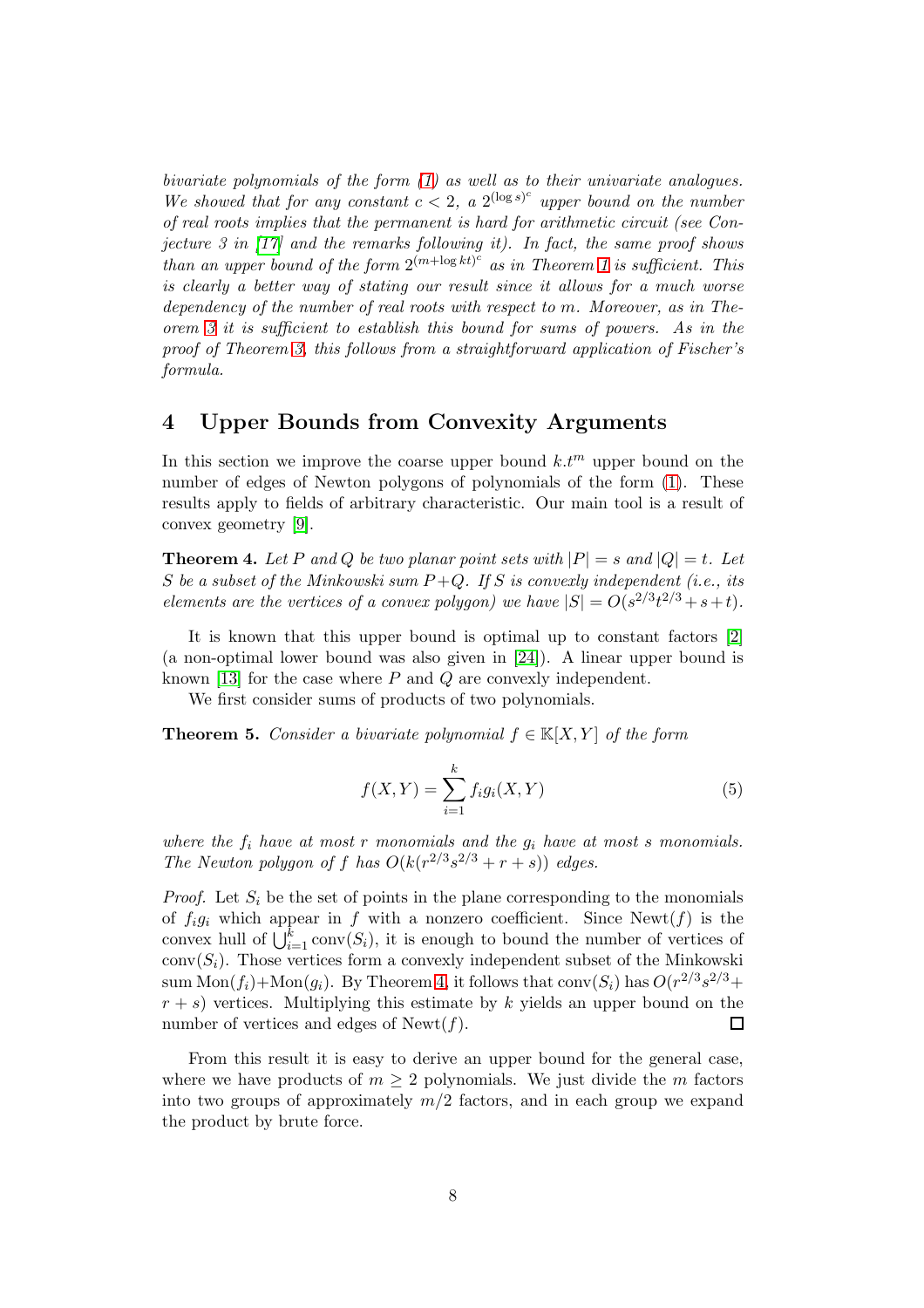<span id="page-8-2"></span>**Theorem 6.** Consider any bivariate polynomial  $f \in K[X, Y]$  of the form

$$
f(X,Y) = \sum_{i=1}^{k} \prod_{j=1}^{m} f_{ij}(X,Y)
$$
 (6)

where  $m \geq 2$  and the  $f_{ij}$  have at most t monomials. The Newton polygon of f has  $O(k.t^{2m/3})$  edges.

Proof. As suggested above, we write each of the k products as a product of two polynomials  $F_i = \prod_{i=1}^{\lfloor m/2 \rfloor} f_i$  and  $G_i = \prod_{i=1}^{\lceil m/2 \rceil} f_i$ . We can now apply Theorem [5](#page-7-2) to  $f = \sum_{i=1}^{k} F_i G_i$ , with  $r = t^{\lfloor m/2 \rfloor}$  and  $s = t^{\lceil m/2 \rceil}$ . In the resulting  $O(k(r^{2/3}s^{2/3}+r+s))$  upper bound the term  $kr^{2/3}s^{2/3}$  dominates since  $r^{2/3}s^{2/3} = t^{2(\lfloor m/2 \rfloor + \lceil m/2 \rceil)/3} = t^{2m/3}$  and  $m \ge 2$ .  $\Box$ 

In order to avoid the brute force expansion in the proof of this theorem it is natural to consider for each i a convexly independent subset  $S_i$  of the Minkowski sum of the m sets  $Mon(f_{i1}), \ldots, Mon(f_{im})$ . This is exactly the open problem at the end of [\[2\]](#page-10-14): determine the maximal cardinality  $M_m(t)$  of a convexly independent subset of the Minkowski sum of m sets  $P_0, \ldots, P_{m-1}$  of t points in the Euclidean plane. For instance, the lower bound of [\[2\]](#page-10-14) combined with the upper bound of [\[9\]](#page-10-7) shows that  $M_2(t) = \Theta(t^{4/3})$ . Unfortunately, we shall see that  $M_m(t) = t^{\Omega(m)}$ , so that brute force expansion is not very far from the optimum.

<span id="page-8-0"></span>**Example 3.** Fix an integer  $b \geq 2$ . Let  $P_k$  be the  $b^2 \times b$  grid made of the integer points  $(x, y)$  such that:

- all the digits in base  $b^2$  of x are equal to zero, except possibly the digit of weight  $b^{2k}$ ;
- all the digits in base b of y are equal to zero, except possibly the digit of weight  $b^k$ .

More explicitly,

$$
P_k = \{ (b^{2k} \cdot i, b^k \cdot j); \ 0 \le i \le b^2 - 1 \ and \ 0 \le j \le b - 1 \}.
$$

Clearly, the Minkowksi sum  $P_0 + \ldots + P_{m-1}$  is the grid  $\{0, \ldots, b^{2m} - 1\}$  ×  $\{0,\ldots,b^m-1\}$  of size  $b^{2m}\times b^m$ .

The next lemma (which is certainly not optimal) shows how to find a fairly large set of convexly independent points in a grid.

<span id="page-8-1"></span>**Lemma 2.** If  $n(n-1)/2 < M$  and  $n < N$  it is possible to find n convexly independent points in the grid  $M \times N$ .

*Proof.* We start from the origin and build a sequence of  $n - 1$  line segments. The *i*-th segment has horizontal length i and slope  $1/i$ . We can keep going as long as we do not go out of the grid, i.e., as long as  $n(n-1)/2 < M$  and *n* < *N*. Altogether, the *n* − 1 segments have *n* endpoints and they are convexly independent.  $\square$ independent.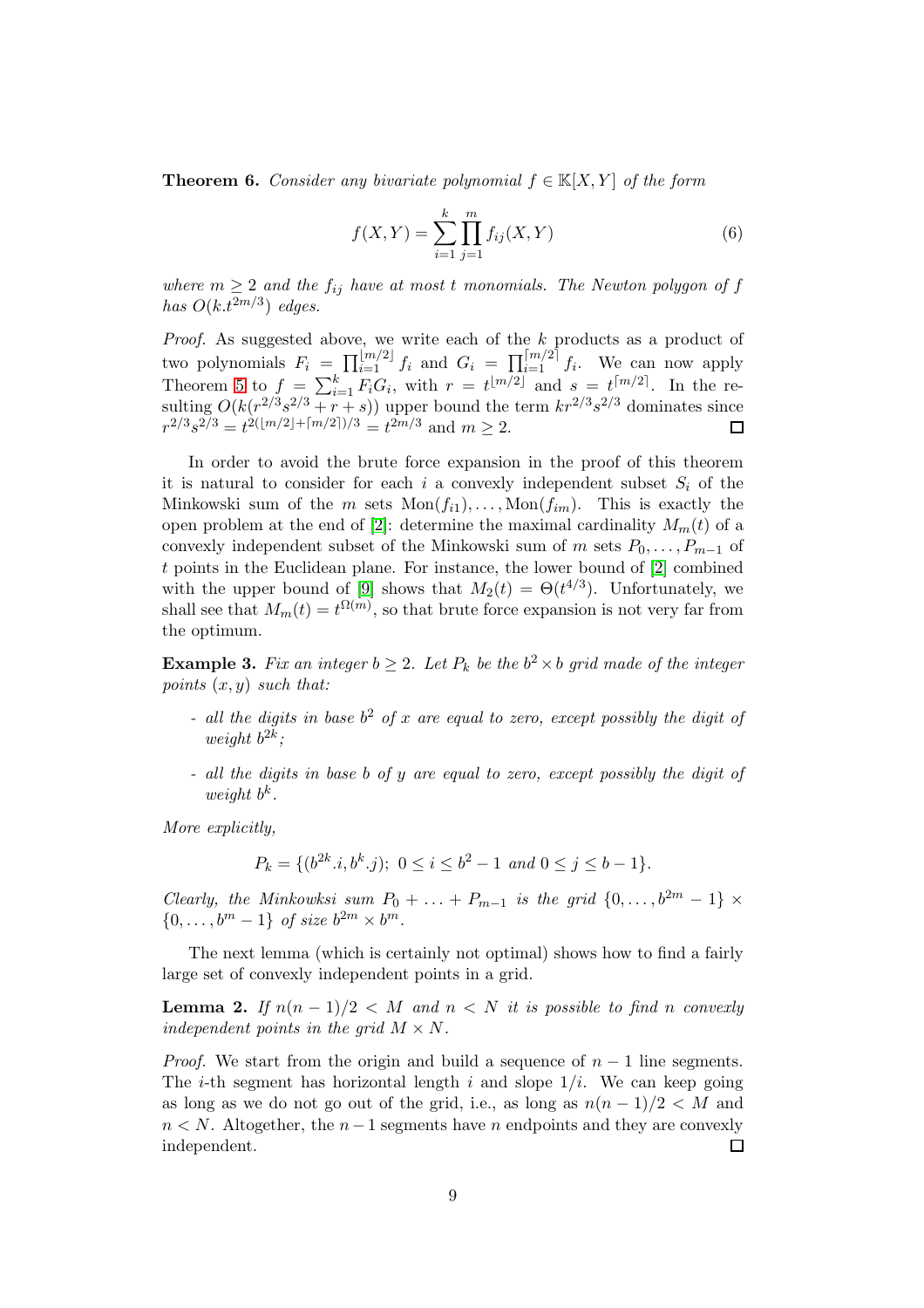<span id="page-9-0"></span>Proposition 1. For all m and infinitely many values of t we have:

$$
M_m(t) \ge t^{m/3} - 1.
$$

*Proof.* From Example [3](#page-8-0) and Lemma [2](#page-8-1) (choosing  $M = b^{2m}$  and  $N = b^m$ ) we have  $M_m(b^3) \ge n$  if  $n(n-1) < 2b^{2m}$  and  $n < b^m$ . Hence  $M_m(b^3) \ge b^m - 1$ . The result follows by setting  $t = b^3$ .

This result shows that other ingredients than Theorem [4](#page-7-1) will be needed to answer Conjecture [1](#page-2-2) positively. A similar argument can be made for the case where the sets  $P_0, P_1, \ldots, P_{m-1}$  in the Minkowski sum are all equal (this is a natural case to look at in light of Theorem [3,](#page-6-0) which shows that it suffices to deal with sums of powers in order to obtain a lower bound for the permanent). More precisely, let  $M'_m(t)$  be the maximal cardinality of a convexly independent subset of an m-fold Minkoski sum  $P + P + \cdots + P$  where P is a set of at most m points. By definition we have  $M'_m(t) \leq M_m(t)$ . In the other direction we have  $M'_m(t) \geq M_m(\lfloor t/m \rfloor)$ : just replace the m sets of size  $\lfloor t/m \rfloor$  by their union. Hence we have  $M'_m(t) \geq \lfloor t/m \rfloor^{m/3} - 1$ .

#### 5 Final Remarks

In this paper we have proposed a conjecture on the number of edges of the Newton polygon of a sum of products of sparse polynomials; and we have shown in Theorem [1](#page-4-0) that even a weak version of this conjecture implies a lower bound for the permanent. We conclude with a couple of additional open problems.

- 1. Consider two polynomials  $f, g \in \mathbb{K}[X, Y]$  with at most t monomials each. What is the maximum number of edges on the Newton polygon of  $fg +$ 1? The difficult case appears when the constant term of  $fg$  equals  $-1$ . Theorem [5](#page-7-2) provides a  $O(t^{4/3})$  upper bound, but as far as we know the "true" bound could be linear in  $t$ . In the appendix we prove a linear upper bound under the assumption that  $f$  and  $g$  have the same supports (i.e.,  $Mon(f) = Mon(g)$  and that the square of any nonconstant monomial appearing in f and g does not appear in  $fg$ .
- 2. More generally, what is the maximum number of edges on the Newton polygon of  $f_1 \tcdot f_m + 1$ , where the  $f_i$  again have at most t monomials? Theorem [6](#page-8-2) provides a  $O(t^{2m/3})$  upper bound, but the true bound could be of the form  $2^{O(m)}t^{O(1)}$ ; it could even be polynomial in m and t, as implied by Conjecture [1.](#page-2-2)

# Acknowledgments

Proposition [1](#page-9-0) arose from a discussion with Mark Braverman and an improvement was suggested by an anonymous referee. We thank the three referees for suggesting several improvements in the presentation of the paper.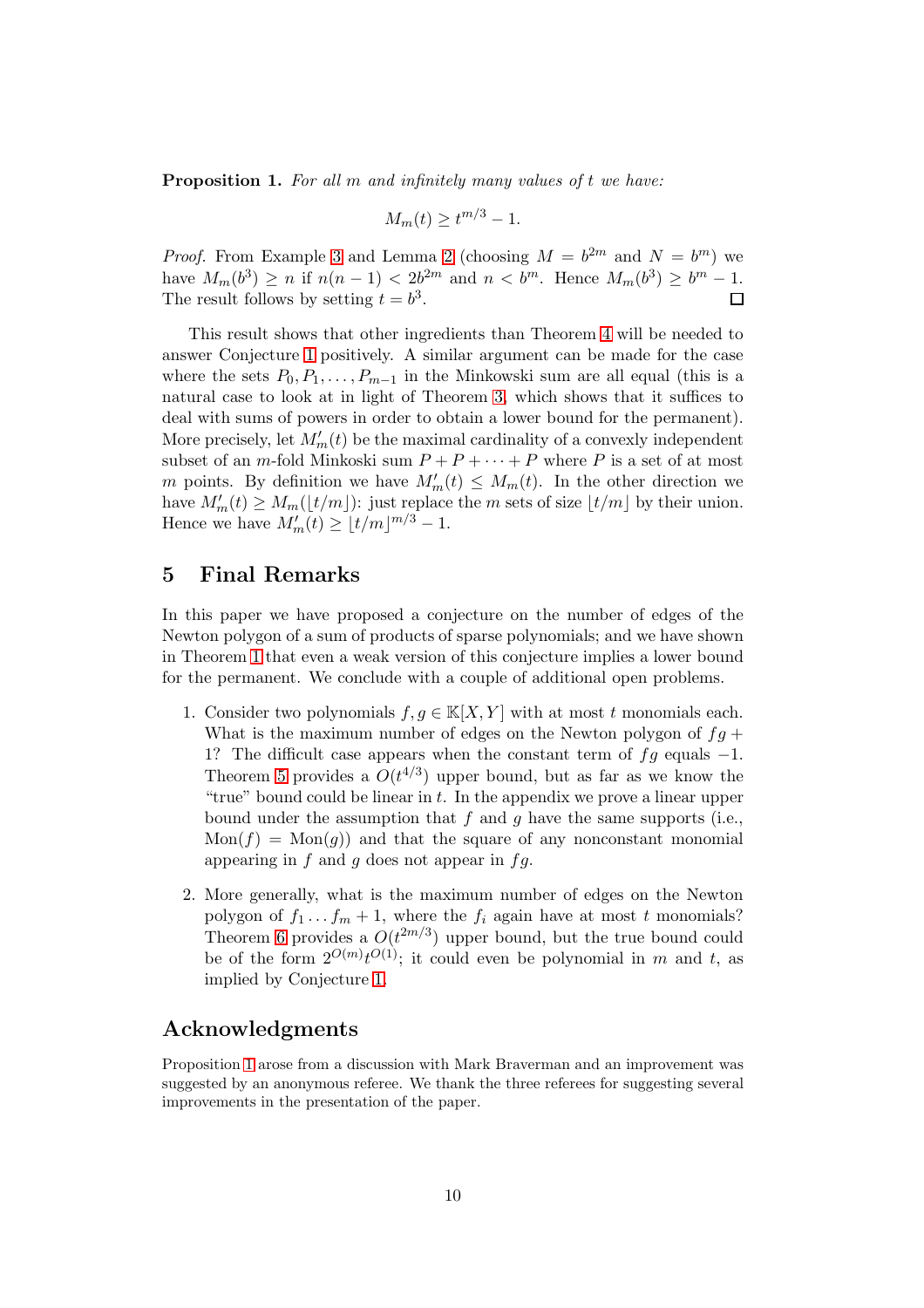# <span id="page-10-10"></span>References

- <span id="page-10-14"></span>[1] M. Agrawal and V. Vinay. Arithmetic circuits: A chasm at depth four. In Proc. 49th IEEE Symposium on Foundations of Computer Science, pages 67–75, 2008.
- [2] Ondrej B´ılka, Kevin Buchin, Radoslav Fulek, Masashi Kiyomi, Yoshio Okamoto, Shin–ichi Tanigawa, and Csaba D. Tóth. A tight lower bound for convexly independent subsets of the Minkowski sums of planar point sets. Electr. J. Comb., 17(1), 2010.
- <span id="page-10-1"></span>[3] L. Blum, F. Cucker, M. Shub, and S. Smale. Algebraic settings for the problem "P≠NP?". In J. Renegar, M. Shub, and S. Smale, editors, The Mathematics of Numerical Analysis, volume 32 of Lectures in Applied Mathematics, pages 125–144. American Mathematical Society, 1996.
- <span id="page-10-0"></span>[4] L. Blum, M. Shub, and S. Smale. On a theory of computation and complexity over the real numbers: NP-completeness, recursive functions and universal machines. Bulletin of the American Mathematical Society, 21(1):1–46, July 1989.
- <span id="page-10-5"></span>[5] A. Borodin and S. Cook. On the number additions to compute specific polynomials. SIAM Journal on Computing, 5(1):146–157, 1976.
- <span id="page-10-3"></span>[6] P. Bürgisser. Completeness and Reduction in Algebraic Complexity Theory. Number 7 in Algorithms and Computation in Mathematics. Springer, 2000.
- <span id="page-10-2"></span>[7] P. Bürgisser. On defining integers and proving arithmetic circuit lower bounds. Computational Complexity, 18:81–103, 2009. Conference version in STACS 2007.
- <span id="page-10-4"></span>[8] Xi Chen, Neeraj Kayal, and Avi Wigderson. Partial derivatives in arithmetic complexity and beyond. Foundations and Trends in Theoretical Computer Science, 6(1):1–138, 2011.
- <span id="page-10-7"></span>[9] Friedrich Eisenbrand, János Pach, Thomas Rothvoß, and Nir B. Sopher. Convexly independent subsets of the Minkowski sum of planar point sets. Electr. J. Comb., 15(1), 2008.
- <span id="page-10-11"></span>[10] Ismor Fischer. Sums of like powers of multivariate linear forms. Mathematics Magazine, 67(1):59–61, 1994.
- <span id="page-10-8"></span>[11] S. Gao. Absolute irreducibility of polynomials via Newton polytopes. Journal of Algebra, 237(2):501–520, 2001.
- <span id="page-10-12"></span>[12] Ankit Gupta, Pritish Kamath, Neeraj Kayal, and Ramprasad Saptharishi. Arithmetic circuits: A chasm at depth three. Electronic Colloquium on Computational Complexity (ECCC), 20, 2013.
- <span id="page-10-15"></span>[13] N. Halman, S. Onn, and U. Rothblum. The convex dimension of a graph. Discrete Applied Mathematics, 155:1373–1383, 2007.
- <span id="page-10-9"></span>[14] P. Hrubeš. On the Real  $\tau$ -Conjecture and the Distribution of Complex Roots. Theory of Computing, 9(10):403–411, 2013.
- <span id="page-10-13"></span>[15] N. Kayal. An exponential lower bound for the sum of powers of bounded degree polynomials. Electronic Colloquium on Computational Complexity (ECCC), 19, 2012.
- [16] P. Koiran. Hilbert's Nullstellensatz is in the polynomial hierarchy. Journal of Complexity, 12(4):273–286, 1996. Long version: DIMACS report 96-27.
- <span id="page-10-6"></span>[17] P. Koiran. Shallow circuits with high-powered inputs. In Proc. Second Symposium on Innovations in Computer Science (ICS 2011), 2011. [arxiv.org/abs/1004.4960.](http://arxiv.org/abs/1004.4960)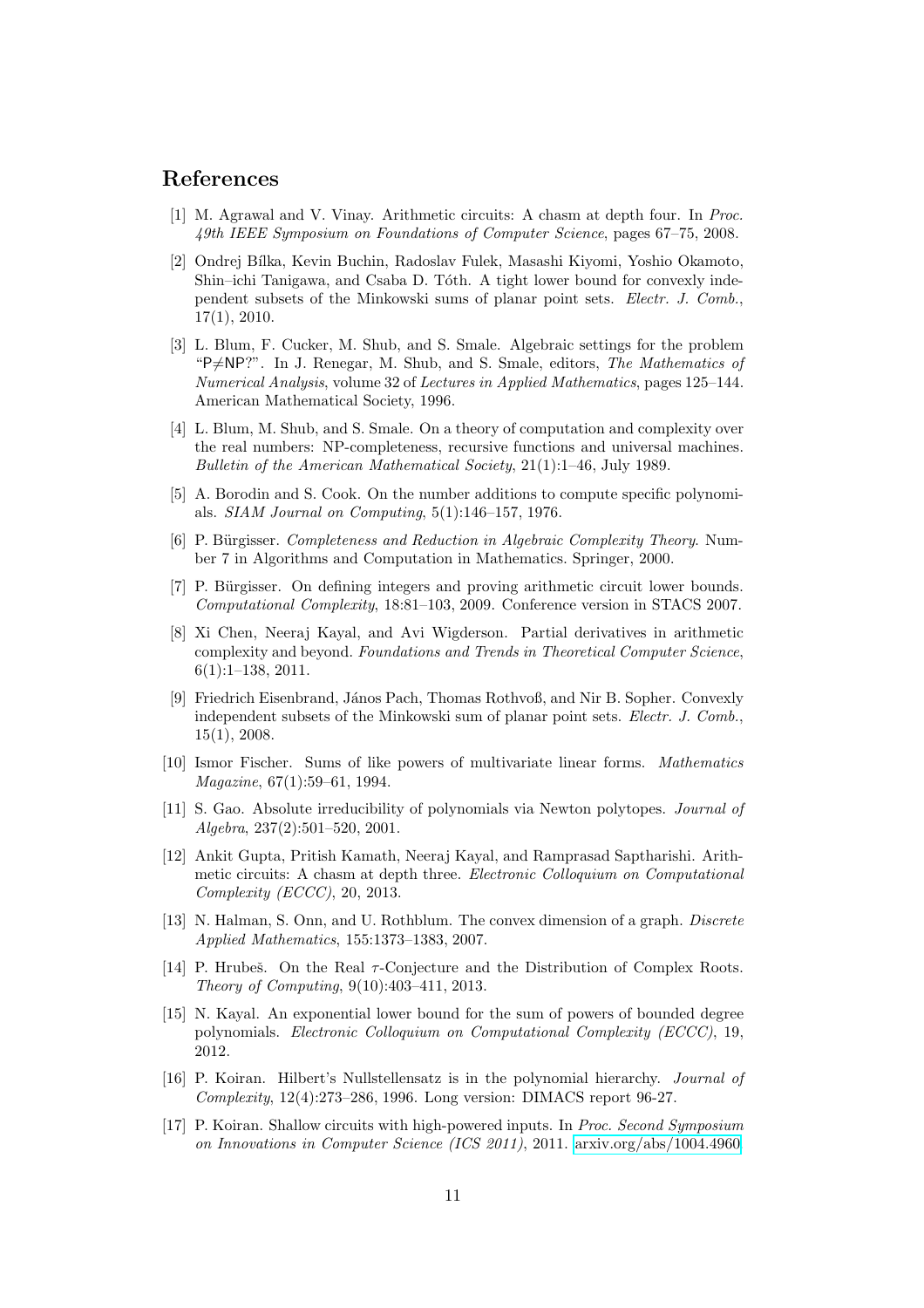- <span id="page-11-7"></span>[18] P. Koiran. Arithmetic circuits: the chasm at depth four gets wider. Theoretical Computer Science, (448):56–65, 2012.
- <span id="page-11-6"></span><span id="page-11-3"></span>[19] A.M. Ostrowski. ber die Bedeutung der Theorie der konvexen Polyeder fr die formale Algebra. Jahresberichte Deutsche Math. Verein, 20:98–99, 1921.
- [20] Amir Shpilka and Amir Yehudayoff. Arithmetic circuits: A survey of recent results and open questions. Foundations and Trends in Theoretical Computer Science, 5(3-4), 2010.
- <span id="page-11-0"></span>[21] M. Shub and S. Smale. On the intractability of Hilbert's Nullstellensatz and an algebraic version of "P=NP". Duke Mathematical Journal, 81(1):47–54, 1995.
- <span id="page-11-4"></span>[22] S. Smale. Mathematical problems for the next century. Mathematical Intelligencer, 20(2):7–15, 1998.
- <span id="page-11-5"></span>[23] Bernd Sturmfels. Polynomial equations and convex polytopes. The American Mathematical Monthly, 105(10):907–922, 1998.
- <span id="page-11-10"></span>[24] Konrad J. Swanepoel and Pavel Valtr. Large convexly independent subsets of Minkowski sums. Electr. J. Comb., 17(1), 2010.
- <span id="page-11-8"></span>[25] S. Tavenas. Improved bounds for reduction to depth 4 and depth 3. In Proc. 38th International Symposium on Mathematical Foundations of Computer Science (MFCS), 2013.
- <span id="page-11-9"></span>[26] S. Tavenas. Bornes inférieures et supérieures pour les circuits arithmétiques. PhD thesis, 2014.
- <span id="page-11-1"></span>[27] L. G. Valiant. Completeness classes in algebra. In Proc. 11th ACM Symposium on Theory of Computing, pages 249–261, 1979.
- <span id="page-11-2"></span>[28] L. G. Valiant. Reducibility by algebraic projections. In Logic and Algorithmic (an International Symposium held in honour of Ernst Specker), pages 365–380. Monographie  $n^o$  30 de L'Enseignement Mathématique, 1982.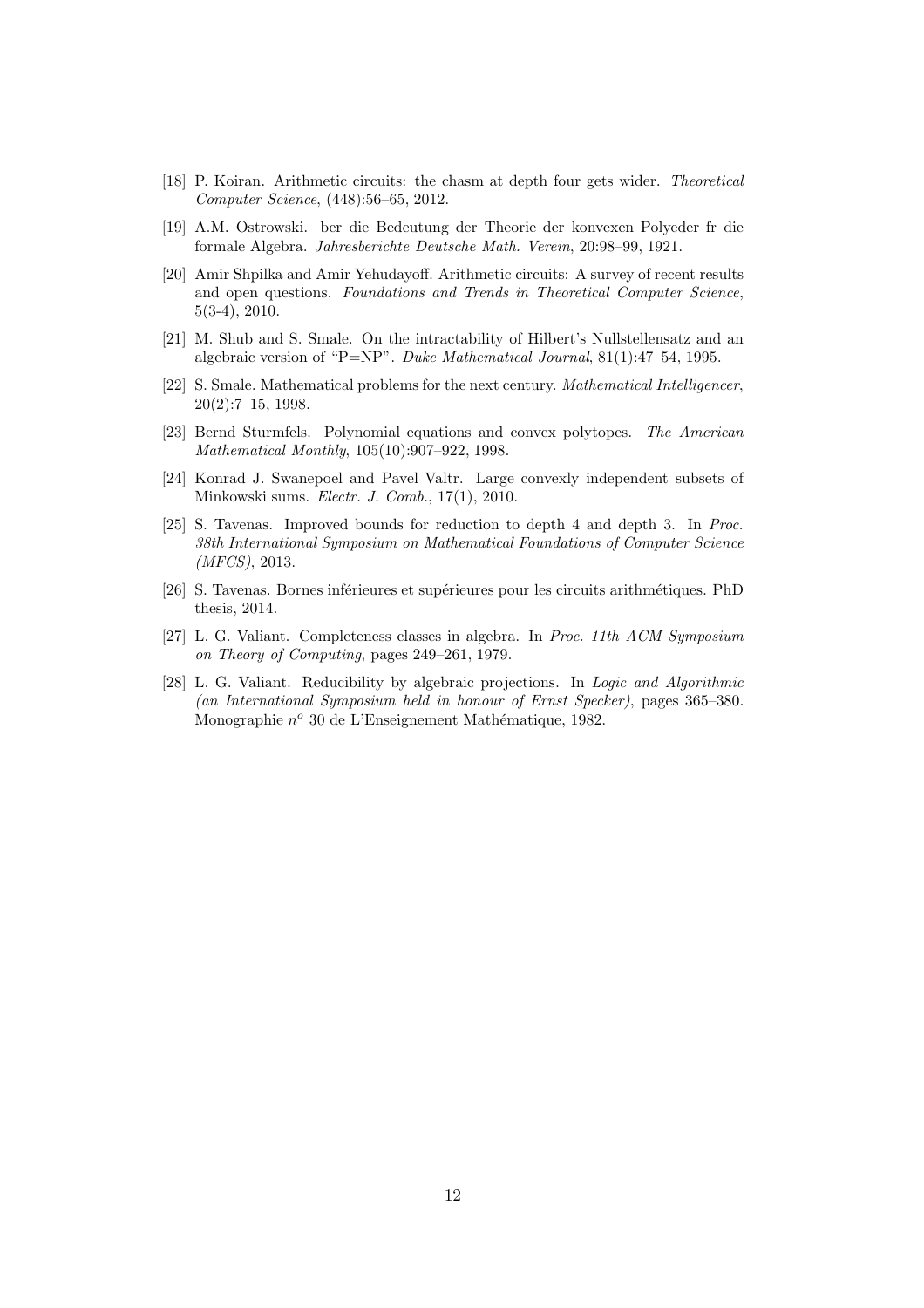# Appendix: the Newton polygon of  $fq+1$

In this section we denote by 0 the point in the plane with coordinates  $(0, 0)$ .

We give here (in Theorem [7\)](#page-12-0) a linear upper bound assuming the following two properties:

- (i) The polynomials f and g have the same support, i.e.,  $\text{Mon}(f) = \text{Mon}(g)$ . We denote by  $\{p_0, \ldots, p_{t-1}\}\)$  this common support.
- (ii) If  $f$  and  $g$  have a constant term we assume without loss of generality that  $p_0 = 0$  and we add the following requirement: if  $p_j$  is an extremal point of conv $(p_1, p_2, \ldots, p_{t-1})$  then  $2p_j$  is not in the support of f and g.

We do not know how to prove a linear upper bound assuming only (i). Condition (ii) is satisfied in particular when the points in  $Mon(f) = Mon(g)$  are convexly independent.

The interesting case, which we consider first, is when  $f$  and  $g$  have a constant term but  $fg + 1$  has no constant term. As explained above we assume that  $p_0$  corresponds to the constant terms of f and g, i.e.,  $p_0 = 0$ . Under these hypotheses we have the following result.

<span id="page-12-1"></span>Proposition 2. Under assumptions (i) and (ii),

$$
Newt(fg + 1) = conv(2p_1, ..., 2p_{t-1}, (p_i)_{i \in I})
$$

where  $(p_i)_{i\in I}$  is the subset of those monomials in  $\text{Mon}(f)$  which appear in  $fg+1$  with a nonzero coefficient.

*Proof.* We first prove the inclusion from left to right. Since  $fg + 1$  has no constant term, all monomials of  $fg + 1$  are of the form  $p_i + p_j$  where  $i \ge 1$  or  $j \ge 1$ . Consider first the case where i and j are both nonzero. If  $i = j$  this monomial appears in the right-hand side, and if  $i \neq j$  it is the middle point of two points (namely,  $2p_i$  and  $2p_j$ ) appearing in the right-hand side. The remaining case is when  $i = 0$  or  $j = 0$ . If e.g.  $j = 0$  we have  $p_i + p_j = p_i$  and we see from the definition of I that this monomial also appears in the right-hand side.

Now we prove the inclusion from right to left. Again by definition of I, all the  $p_i$ with  $i \in I$  are monomials of  $fg + 1$ . Hence it remains to show that

$$
conv(2p_1, \ldots, 2p_{t-1}) \subseteq
$$
 Newt $(fg + 1)$ .

The left-hand side can be written as  $\text{conv}((2p_j)_{j\in J})$  where the  $(p_j)_{j\in J}$  form a convexly independent subset of  $\{p_1, \ldots, p_{t-1}\}$ . Any monomial of the form  $2p_j$  with  $j \in J$ appears in  $fg + 1$  with a nonzero coefficient because it can be obtained in a unique way by expansion of the product fg. Assume indeed that  $2p_i = p_i + p_k$  with  $i \neq k$ . Then  $p_i$  is the middle point of  $p_i$  and  $p_k$ . If  $i \ge 1$  and  $k \ge 1$ , this is impossible by construction of J. If  $i = 0$  or  $k = 0$ , this is also impossible by hypothesis (ii). We thus have conv $((2p_j)_{j\in J}) \subseteq$  Newt $(fg+1)$ , and the proof is complete. П

We note that this proposition does not hold without assumption (ii), as shown by the following example: take  $f = 1 + X^2Y + XY^2 + (1/2)X^2Y^4 + (1/2)X^4Y^2$  and  $g = -1 + X^2 Y + XY^2 - (1/2)X^2 Y^4 - (1/2)X^4 Y^2$ . Then  $fg + 1 = 2X^3 Y^3 - (1/2)X^6 Y^6 (1/4)X^{4}Y^{8} - (1/4)X^{8}Y^{4}$ . The monomial  $X^{3}Y^{3}$  is a vertex of Newt $(fg + 1)$  but is not of the form  $p_i$  or  $2p_j$  prescribed by Proposition [2.](#page-12-1)

<span id="page-12-0"></span>**Theorem 7.** Under the same assumptions (i) and (ii) as above, Newt( $fq + 1$ ) has at most  $t + 1$  edges where t denotes the number of monomials of f and g.